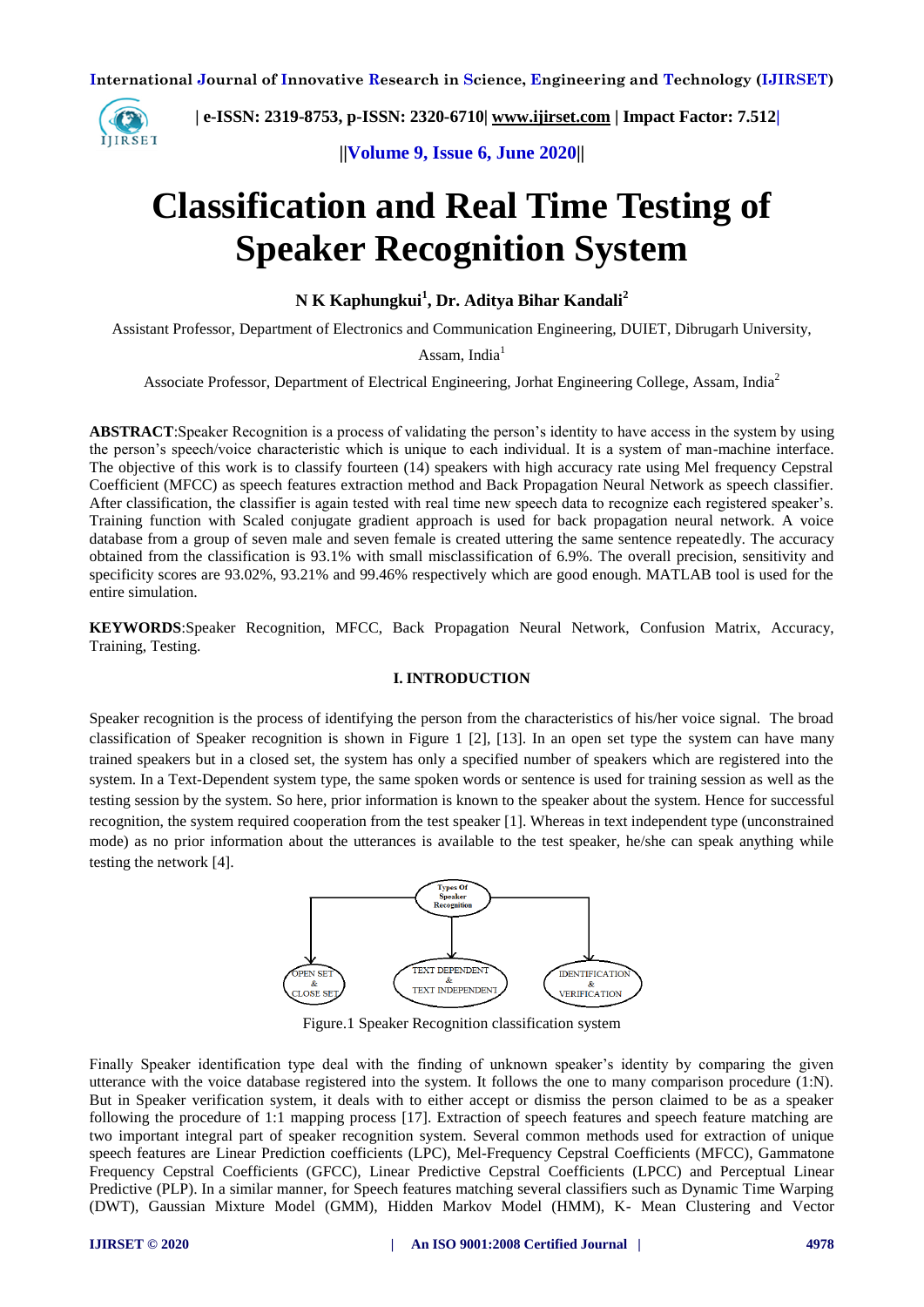

# **| e-ISSN: 2319-8753, p-ISSN: 2320-6710| [www.ijirset.com](http://www.ijirset.com/) | Impact Factor: 7.512|**

#### **||Volume 9, Issue 6, June 2020||**

Quantization (VQ) are employed. The training and testing phase are two important steps which govern all types of speaker recognition system [19]. A Researcher have reported that efficiency of 81.8% is achieved for class ten classification by using 70% of total samples for training and 30% of total samples for system testing with the combination of MFCC, pitch and rms in feed forward neural network (FFNN) [12]. With respect to accuracy of the classification, Artificial Neural Network give results better than fuzzy logic based systems when the speech is recorded in a controlled and clean environment. Accuracy of 74% is obtained with ANN against 72% accuracy rate with fuzzy logic [6]. Others work have also achieved the highest accuracy of 92% for 10 speakers classification with the combination of Mel Frequency Cepstrum Co-efficients and BPNN in text dependent speaker recognition system. [15]. A moderate accuracy is obtained with the new approach of combining LPC and MFCC for Assamese Speaker Recognition Using Artificial Neural Network for 10 users [3].This work will be implemented for 14 users with the combination of MFCC and BPNN to achieve an accuracy of 93.1%.

#### **II. MEL FREQUENCY CEPSTRAL COEFFICIENT**

Many experts who work in the field of speech have reported that the extraction of speech features with MFCC approach is gaining more success and popular. This is because MFCC technique is modelled as human auditory system which fail to perceived frequency over 1KHz and showing more robust against noisy environment [5], [8]. Mel Frequency Cepstral Coefficients (MFCC) algorithm is also more preferred due to the generation of user's voice coefficients which are unique to every individual [9]. A novel approach of using weighted MFCC is also presented for speaker recognition system and concludes that the rate of recognition is superior to non-weighted MFCC [20]. Speaker recognition base on the combination of 16-order MFCC and LPCC as speech classifier is also reported [18]. The overall steps involving for the extraction of speech feature based on MFCC are shown in Figure. 2 [7].



Figure. 2 Steps of MFCC computation

In this work MFCC technique is used for the extraction of the speech feature. Each of the collected speech samples is represented with a unique 13 coefficients for all the speakers. The parameters of MFCC feature extraction is set as frame duration of 26msec, frame shift of 10msec, Pre-emphasis coefficient of 0.97, number of filter banks channel of 20, filter's Lower frequency limit of 300 Hz , filter's Upper frequency limit of 3.7 KHz and Cepstral sine lifter parameter of 22. A data base is created from 14 speakers by uttering the same sentence repeatedly. The data base consist of seven female f1, f2, f3, f4, f5, f6, f7 and seven male speakers as m1, m2, m3, m4, m5, m6 and m7. The speech samples are recorded in a relatively noise free environment with the same recording device.The length of the speech samples variesfor different speakers as it depends on a time taken to utter the sentence. The speech length is more when more time is taken to utter the sentence and vice versa. The sampling of the voice is at 48 KHz with a 16 bit, bit depth. The resultants MFCC of speech are in matrix form consisting of fix 13 rows and variable column for different speaker as shown in Figure. 3. This is represented as M x N where M is fix rows and N is variable columns.

| -S1            | <b>Speakers</b>             | <b>MFCC Size</b><br>(MxN) | S1 | <b>Speakers</b>      | <b>MFCC Size</b><br>$(M \times N)$ |
|----------------|-----------------------------|---------------------------|----|----------------------|------------------------------------|
|                | $MFCC of \Pi$               | 13 x 1181                 | 8  | MFCC of m4           | $13 \times 1038$                   |
| $\overline{2}$ | MFCC of m1                  | 13 x 1457                 | 9  | MFCC of f5           | 13 x 1089                          |
| 3              | <b>MFCC</b> of $\uparrow$ 2 | 13 x 1111                 | 10 | MFCC of m5           | $13 \times 916$                    |
| $\overline{4}$ | MFCC of m2                  | $13 \times 939$           | 11 | MFCC of f6           | 13 x 1205                          |
| 5              | MFCC of $\Box$              | 13 x 1283                 | 12 | <b>MFCC</b> of<br>m6 | $13 \times 820$                    |
| 6              | MFCC of m3                  | $13 \times 1063$          | 13 | MFCC of $f$ 7        | $13 \times 1031$                   |
| 7              | MFCC of $14$                | $13 \times 980$           | 14 | MFCC of m7           | 13 x 1096                          |

Figure.3 MFCC computation Table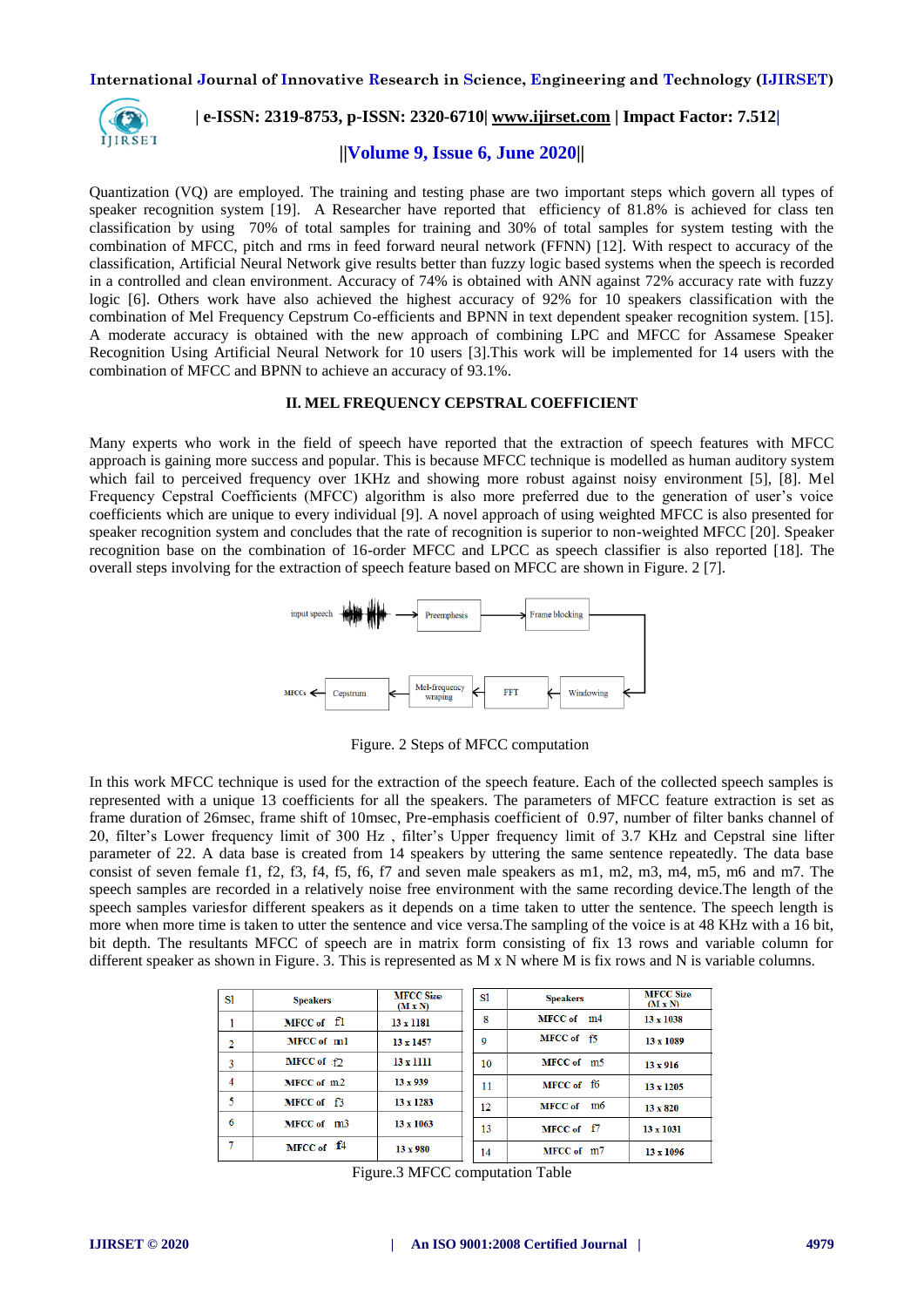

# **| e-ISSN: 2319-8753, p-ISSN: 2320-6710| [www.ijirset.com](http://www.ijirset.com/) | Impact Factor: 7.512|**

## **||Volume 9, Issue 6, June 2020||**

The value of N will be more if a speaker takes more time to complete the utterance of the sentence. The pictorial representation of a particular speaker's MFCCs is shown in Figure 4.



#### **III. BACK PROPAGATION NEURAL NETWORK**

The basic structure of multi layer Perceptron neural network consists of three layers that is i/p layer, hidden layer and o/p layer as shown in Figure. 5.



Figure. 5 Multilayer Perceptron Neural Network Structure

Two basic steps govern a Back propagation algorithms to obtain a desire output i.e feed forward and back propagation. In feed forward step, the data propagates from inputs layer towards output nodes along with the network initial weights and bias. If the output is not equal to the set target then back propagation step takes place by updating the weights backward from output layer towards input layer. This is a training algorithm for supervised learning of Artificial Neural Networks (ANN). At the initially stage, when designing the network, random values of weights are assigned to predict the desired set target. Hence if any variation exist between the output and the desire target value, the weights are updated to get a minimize error. The weights minimizing the error function between the output and the target is the solution of the neural network leaning. The overall step by step execution of BPNN is summarized as follows

- Network Error Calculation obtain the difference between network output and desire output in feed forward direction
- Error Minimization Checking whether the network error is minimum or not
- Updating the network weights if huge difference occurs, the network's weight is updated and the error is checked again. The whole process is repeated until the least minimum error is obtained.
- Training session of Network is over and ready to predict the target The network training stop when it obtained the least mean square error (MSE).

In Figure. 6 the detail flowchart of Back Propagation Algorithm is shown. The algorithm of back propagation aim to minimize the value of the mean square error (MSE) functions of the model by updating the weights of the network [10], [11], [16].The final weights which minimize the error function will be the solution of the neural network learning problem. High accuracy is obtained and performance is better when more number of training data set is used for training the network model [14].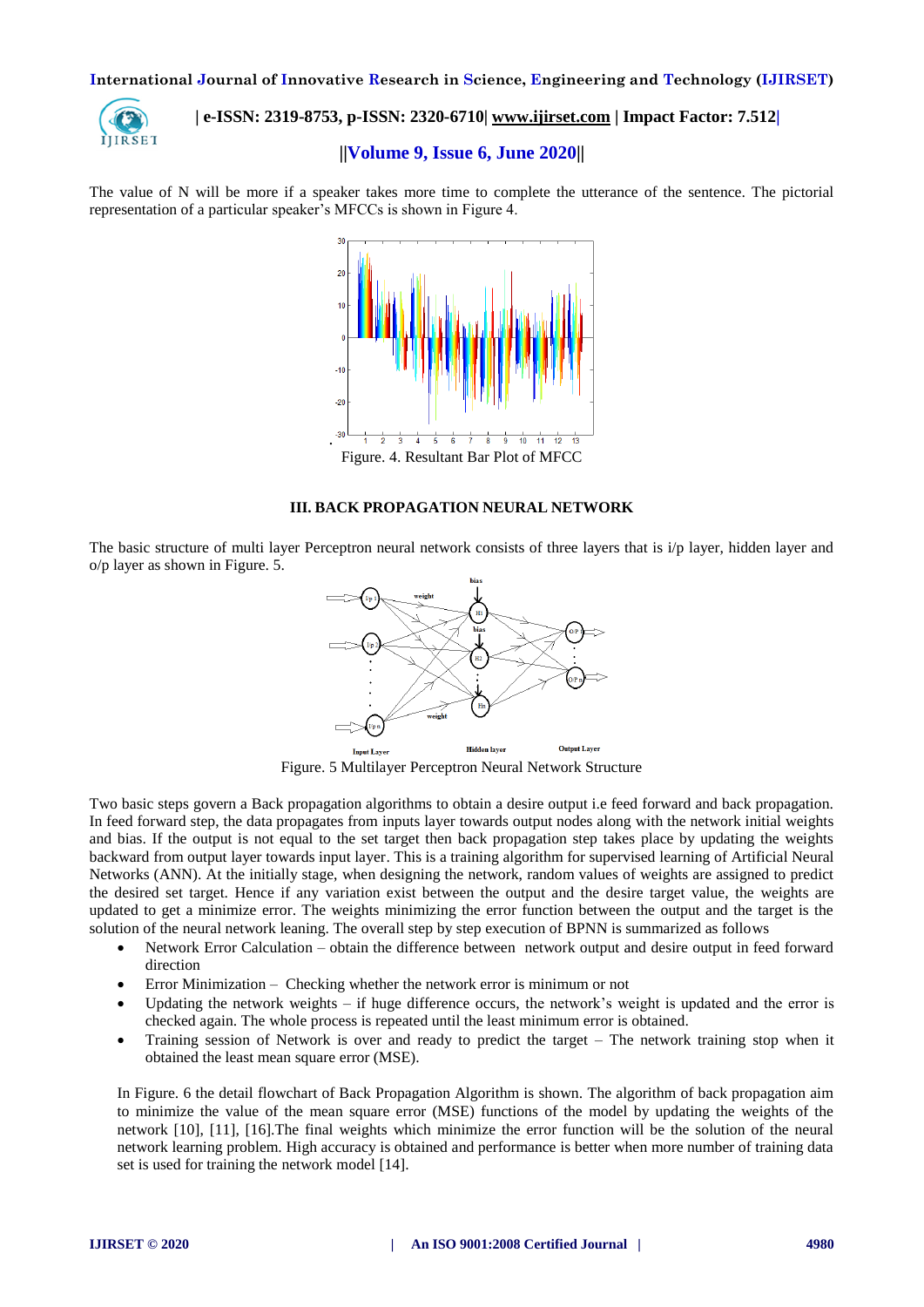

 **| e-ISSN: 2319-8753, p-ISSN: 2320-6710| [www.ijirset.com](http://www.ijirset.com/) | Impact Factor: 7.512|**

#### **||Volume 9, Issue 6, June 2020||**



Ideally the training session of the network is completed when the network's actual output is equal to the desired set target value. To achieved this condition, the loop runs continuously by incrementing the epoch number along with the updating of weights.

#### **IV. CONFUSION MATRIX**

Confusion Matrix is a table for performance measurement in pattern classification. It summarizes the prediction results of a classification problem in machine learning. The number of correct prediction as well as incorrect predictions is summarized with certain count values by all the classes. A multiple class confusion matrix obtained from actual vs. predicted values is shown in Figure. 7. The total number of test examples of any class is the sum of a corresponding row, which means the sum of true positive (TP) and false negative (FN) of that particular class. For example, total number of test examples of class 3 is the sum of E31+E32+TP3+E34…+E3n. So, the total number of FN's of a certain class would be the sum of all the errors in a row of that class without the TP. From the above example the false negative of class 3 would be E31+E32+E34…+E3n. In a similar manner, the total number of FP's of a certain class would be the sum of all the errors in that class's column without the True Positive. So, for class 3 the False Positive would be E13+E23+E43+…En3. And the total number of True Negative (TN) for a certain class is given by the sum of all the rows and columns by excluding that class's row and column. Hence TN of class 3 is the sum of all elements by excluding the shaded area of Figure.7

| <b>n</b> x <b>n</b> confusion matrix         |               |     |                  |            |                  |             |  |  |  |  |
|----------------------------------------------|---------------|-----|------------------|------------|------------------|-------------|--|--|--|--|
|                                              |               |     | <b>PREDICTED</b> |            |                  |             |  |  |  |  |
|                                              | classes       | 1   | $\overline{2}$   | 3          |                  | $\mathbf n$ |  |  |  |  |
| $\begin{array}{c}\nA \\ C \\ T\n\end{array}$ |               | TP1 | E12              | E13        | E14              | E1n         |  |  |  |  |
|                                              | 2             | E21 | TP <sub>2</sub>  | E23        | $E24 \cdots$ E2n |             |  |  |  |  |
| U<br>A<br>Ľ                                  | 3             | E31 | E32              | TP3        | $E34$ $E3n$      |             |  |  |  |  |
|                                              | $\frac{4}{1}$ | E41 | E42              | <b>E43</b> | FP4.             | $  $ E4n    |  |  |  |  |
|                                              | n             | En1 | En2              | En3        | $En4 \cdots$ TPn |             |  |  |  |  |

Figure. 7 Multiple class confusion matrix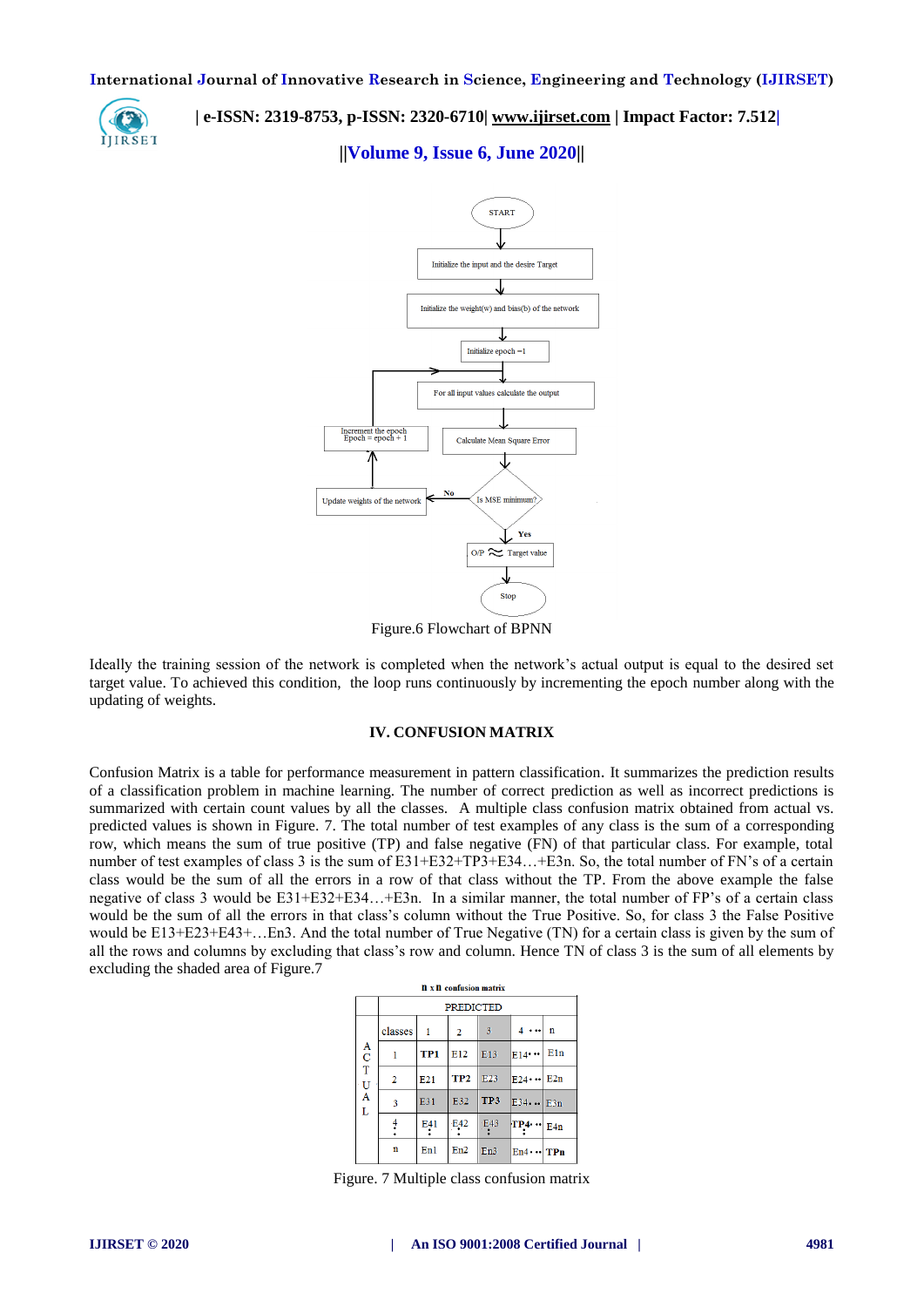

 **| e-ISSN: 2319-8753, p-ISSN: 2320-6710| [www.ijirset.com](http://www.ijirset.com/) | Impact Factor: 7.512|**

# **||Volume 9, Issue 6, June 2020||**

The various important parameters which defined a confusion martix are Accuracy, Precision, Sensitivity and Specificity. Each of these parameters are expressed briefly as under. Accuracy is the degree of measure of being in a correct state. It defined the closeness of the predicted values to the true values. The accuracy of a Confusion matrix's is expressed as the ratio of the sum of all correct classifications to the total number of correct classifications as well as the misclassification. The less the misclassification the more is the accuracy

*Accuracy = (Sum of the entire Diagonal elements)/(Sum of all elements)* (1)

Precision is calculated as the ratio of true positive value to the sum of true positive value and the false positive value.  $\triangleright$  Precision = TP/(TP + FP).

For example, Precision of class 3 is expressed as, Precision $3 = TP3/(TP3 + E13 + E23 + E43... + En3)$ 

Sensitivity is the portion of data's that are truly positive and are correctly classified. Sensitivity is given by the ratio of true positive value to the sum of true positive value and the false negative value.

$$
\triangleright \quad Sensitivity = TP/(TP + FN) \tag{3}
$$

Class 1 sensitivity is calculated as, Sensitivity  $1 = TP1/(TP1 + E12 + E13 + E14... + E1n)$ 

The specificity is the proportion of actual negative data's that are correctly classified. Specificity is given by theratio of true negative value to the sum of true negative value and false positive value.

 $\triangleright$  *Specificity = TN/(TN + FP)* (4)

Specificity of class 3 is calculated as, Specificity3=  $TN3/(TN3 + E13 + E23 + E43 + ... + En3)$ 

#### **V.IMPLEMENTATION AND SIMULATION RESULT**

The speaker classifier model is implemented with a multi-layer perceptron neural network consisting of 13 inputs nodes, 310 hidden neurons and 14 output nodes for fourteen class classifications as shown in Figure 8. The neural network input data for classification is obtained from MFCC computation of fourteen different speakers. The basic 13 MFCC of each speaker are concatenated and given as input data to the neural network. The input size in matrix form is 13x15209 (Row x Column) and the neural network desire target consisting of 0's and 1's is set at 14x15209. The simulation result of fourteen class's pattern classification is shown in Figure. 9.



Figure. 8. Neural Network Classifier Model

|                     |                |                        |                          |                         |                        |                        |                        | <b>Confusion Matrix</b>          |                         |                        |                        |                                  |                           |                                  |                                  |                |
|---------------------|----------------|------------------------|--------------------------|-------------------------|------------------------|------------------------|------------------------|----------------------------------|-------------------------|------------------------|------------------------|----------------------------------|---------------------------|----------------------------------|----------------------------------|----------------|
|                     | 41             | 1085                   | $\bullet$<br>0.0%        | c<br>o.ps.              | п<br>0.1%              | 13<br>0.1%             | $\overline{z}$<br>0.0% | 50<br>0.1%                       | $\bullet$<br>0.0%       | z<br>0.0%              | э<br>a ps.             | э<br>0.15                        | ۰<br>0.0%                 | 13<br>0.15                       | $\overline{\phantom{a}}$<br>0.0% | 93.91<br>6.5%  |
|                     | m1             | c<br>o.os              | 5427<br>9.4%             | 11<br>0.15              | 15<br>0.1%             | $\overline{r}$<br>0.0% | $\epsilon$<br>0.0%     | $\overline{\phantom{a}}$<br>0.0% | 11<br>0.15              | 96<br>0.1%             | 13<br>0.1%             | 14<br>0.15                       | 5<br>0.0%                 | $\overline{z}$<br>0.0%           | $\overline{a}$<br>0.0%           | 92.75<br>7.3%  |
|                     | 2              | Ŧ<br>0.0%              | ٠<br>a es                | 1000<br>6.6%            | 10<br>0.1%             | c<br>a os              | 5<br>0.0%              | 57<br>0.5%                       | $\mathbf{r}$<br>0.0%    | 16<br>0.1%             | $\epsilon$<br>a ps.    | 11<br>0.1%                       | ۰<br>$0.0\%$              | 15<br>0.15                       | ٠<br>0.0%                        | 90.81<br>9.2%  |
|                     | m2             | $\frac{2}{100}$        | $\bullet$<br><b>a.ox</b> | $\bullet$<br>0.0%       | 864<br>6.7%            | $\overline{z}$<br>a D% | $\epsilon$<br>0.0%     | $\bullet$<br>0.0%                | п<br>0.1%               | $\bullet$<br>0.0%      | 3<br>a ps.             | п<br>0.0%                        | $\bullet$<br>0.0%         | $\blacksquare$<br>0.0%           | ٠<br>0.0%                        | 97.31<br>2.7%  |
|                     | ß              | 24<br>0.25             | п<br>a os                | 18<br>0.1%              | $\bullet$<br>0.0%      | 1100<br>7.8%           | 3<br>0.0%              | 57<br>0.1%                       | $\bullet$<br>0.0%       | m<br>0.1%              | $\bullet$<br>a.os.     | $\bullet$<br>0.0%                | 5<br>0.0%                 | 13<br>0.15                       | п<br>0.0%                        | 91.91<br>8.1%  |
|                     | m <sub>3</sub> | л<br>0.0%              | $\blacksquare$<br>a.es   | 17<br>0.1%              | 13<br>0.1%             | $\tau$<br>a os         | 904<br>6.5%            | 57<br>0.1%                       | 15<br>0.1%              | $\bullet$<br>0.1%      | $\mathbf{z}$<br>a D%   | $\overline{a}$<br>0.0%           | $\epsilon$<br>$0.0\%$     | 21<br>0.1%                       | 12<br>0.1%                       | 88.17<br>11.97 |
|                     | 丝              | 10<br>0.1%             | $\overline{4}$<br>0.0%   | п<br>0.1%               | $\overline{r}$<br>0.0% | 15<br>0.1%             | 10<br>0.1%             | 885<br>6.8%                      | $\overline{a}$<br>0.0%  | 10<br>0.1%             | $\blacksquare$<br>a os | $\overline{r}$<br>0.0%           | 3<br>0.0%                 | $\overline{\phantom{a}}$<br>0.0% | $\overline{\phantom{a}}$<br>0.0% | 91.01<br>9.0%  |
| 14 classes Speakers | m4             | $\overline{z}$<br>0.0% | 5<br>0.0%                | $\blacksquare$<br>0.0%  | $\overline{a}$<br>0.0% | в<br>a.on.             | л<br>0.0%              | $\overline{z}$<br>$0.0\%$        | 951<br>6.3%             | $\overline{z}$<br>0.0% | a<br>a.os.             | $\bullet$<br>0.0%                | $\bullet$<br>0.0%         | $\blacksquare$<br>0.0%           | ٠<br>0.0%                        | 97.31<br>2.7%  |
|                     | 65             | 17<br>0.1%             | $\mathbf{r}$<br>a as     | 18<br>0.1%              | $\overline{a}$<br>o.ox | 11<br>0.1%             | 5<br>0.0%              | $\epsilon$<br>a.ox               | 13 <sub>1</sub><br>0.1% | 963<br>6.4%            | $\blacksquare$<br>a os | $\epsilon$<br>0.0%               | $\blacksquare$<br>a.ox    | $\overline{z}$<br>0.0%           | ٠<br>0.0%                        | 91.01<br>9.0%  |
|                     | m6             | $\bullet$<br>0.0%      | $\overline{4}$<br>0.0%   | $\blacksquare$<br>0.0%  | п<br>0.0%              | $\bullet$<br>0.0%      | $\bullet$<br>0.0%      | $\bullet$<br>0.0%                | $\overline{z}$<br>0.0%  | ٠<br>0.0%              | 865<br>6.7%            | $\bullet$<br>0.0%                | $\bullet$<br>0.0%         | $\bullet$<br>0.0%                | $\overline{\phantom{a}}$<br>0.0% | 98.41<br>1.0%  |
|                     | 66             | c<br>o.os              | $\bullet$<br>0.0%        | л<br>o ps.              | 5<br>0.0%              | $\epsilon$<br>a.on.    | 17<br>$0.1\%$          | $\overline{4}$<br>$0.0\%$        | $\blacksquare$<br>0.05  | 4<br>0.0%              | 10<br>0.1%             | 1143<br>7.5%                     | $\bullet$<br>0.0%         | 5<br>0.0%                        | ٠<br>$0.0\%$                     | 94.07<br>5.4%  |
|                     | m6             | $\frac{2}{50}$         | $\overline{4}$<br>a.ox   | 11<br>0.1%              | $\overline{z}$<br>o.ox | $\epsilon$<br>a os     | 5<br>0.0%              | $\overline{4}$<br>a.ox           | 5<br>0.0%               | $\blacksquare$<br>0.1% | $\blacksquare$<br>a os | $\overline{4}$<br>0.0%           | 757<br>6.2%               | $\overline{z}$<br>0.0%           | $\overline{4}$<br>$0.0\%$        | 93.21<br>6.8%  |
|                     | 17             | 14<br>0.1%             | 5<br>a.ex                | 14<br>0.1%              | $\bullet$<br>0.0%      | 13<br>0.1%             | 3<br>0.0%              | $\overline{z}$<br>0.0%           | $\mathbf{r}$<br>o.os    | 21<br>0.1%             | $\bullet$<br>a one     | $\overline{\phantom{a}}$<br>0.0% | $\overline{2}$<br>$0.0\%$ | 943<br>6.2%                      | ٠<br>0.0%                        | 90.81<br>9.2%  |
|                     | m <sub>l</sub> | $\overline{z}$<br>o os | $\overline{z}$<br>0.0%   | $\blacksquare$<br>o ps. | $\overline{a}$<br>0.0% | $\blacksquare$<br>0.1% | п<br>0.15              | п<br>0.1%                        | 11<br>0.15              | п<br>0.1%              | $\overline{4}$<br>a os | $\overline{z}$<br>0.0%           | $\blacksquare$<br>$0.0\%$ | а<br>0.0%                        | 9056<br>6.9%                     | 94.41<br>5.6%  |
|                     |                | 91.9%<br>8.1%          | 97.9%<br>2.1%            | 90.0%<br>10.0%          | 92.0%<br>8.0%          | 92.0%<br>8.0%          | 92.8%<br>7.2%          | 90.3%<br>9.7%                    | 91.8%<br>8.4%           | 89.0%<br>11.0%         | 94.9%<br>5.1%          | 54.9%<br>5.1%                    | 97.2%<br>2.8%             | 91.5%<br>8.5%                    | 95.4%<br>$3.0\%$                 | 93.99<br>6.9%  |
|                     |                | Ħ                      | m1                       | 12                      | m2                     | $\mathbf{G}$           | m3                     | \$4<br>14 classes Speakers       | m4                      | Б                      | m <sub>5</sub>         | 16                               | m6                        | $\boldsymbol{\sigma}$            | m <sub>7</sub>                   |                |

| 1              | Precision of f1 (class1)   | 91.9%  | 1  | Sensitivity of fl | 93.5% |
|----------------|----------------------------|--------|----|-------------------|-------|
| $\overline{c}$ | Precision of m1 (class2)   | 97.9%  | 2  | Sensitivity of ml | 92.7% |
| 3              | Precision of f2 (class3)   | 90%    | 3  | Sensitivity of f2 | 90.8% |
| 4              | Precision of m2 (class4)   | 92%    | 4  | Sensitivity of m2 | 97.3% |
| 5              | Precision of f3 (class5)   | 92%    | 5  | Sensitivity of 13 | 91.9% |
| 6              | Precision of m3 (class6)   | 92.8%  | ń  | Sensitivity of m3 | 88.1% |
| 7              | Precision of f4 (class7)   | 90.396 | 7  | Sensitivity of f4 | 91%   |
| 8              | Precision of m4 (class8)   | 91.6%  | 8  | Sensitivity of m4 | 97.3% |
| 9.             | Precision of f5 (class9)   | 89%    | ٥  | Sensitivity of f3 | 91%   |
| 10             | Precision of m5 (class10)  | 94.9%  | 10 | Sensitivity of m5 | 98.4% |
| 11             | Precision of f6 (class 11) | 94.9%  | 11 | Sensitivity of f6 | 94.6% |
| 12             | Precision of m6 (class 12) | 97.2%  | 12 | Sensitivity of m6 | 93.2% |
| 13             | Precision of f7 (class 13) | 91.5%  | 13 | Sensitivity of f7 | 90.8% |
| 14             | Precision of m7 (class 14) | 96.4%  | 14 | Sensitivity of m7 | 94.4% |
|                |                            |        |    |                   |       |

Figure.9 Confusion Matrix of 14 class Classification

Figure. 10 Precision and Sensitivity Table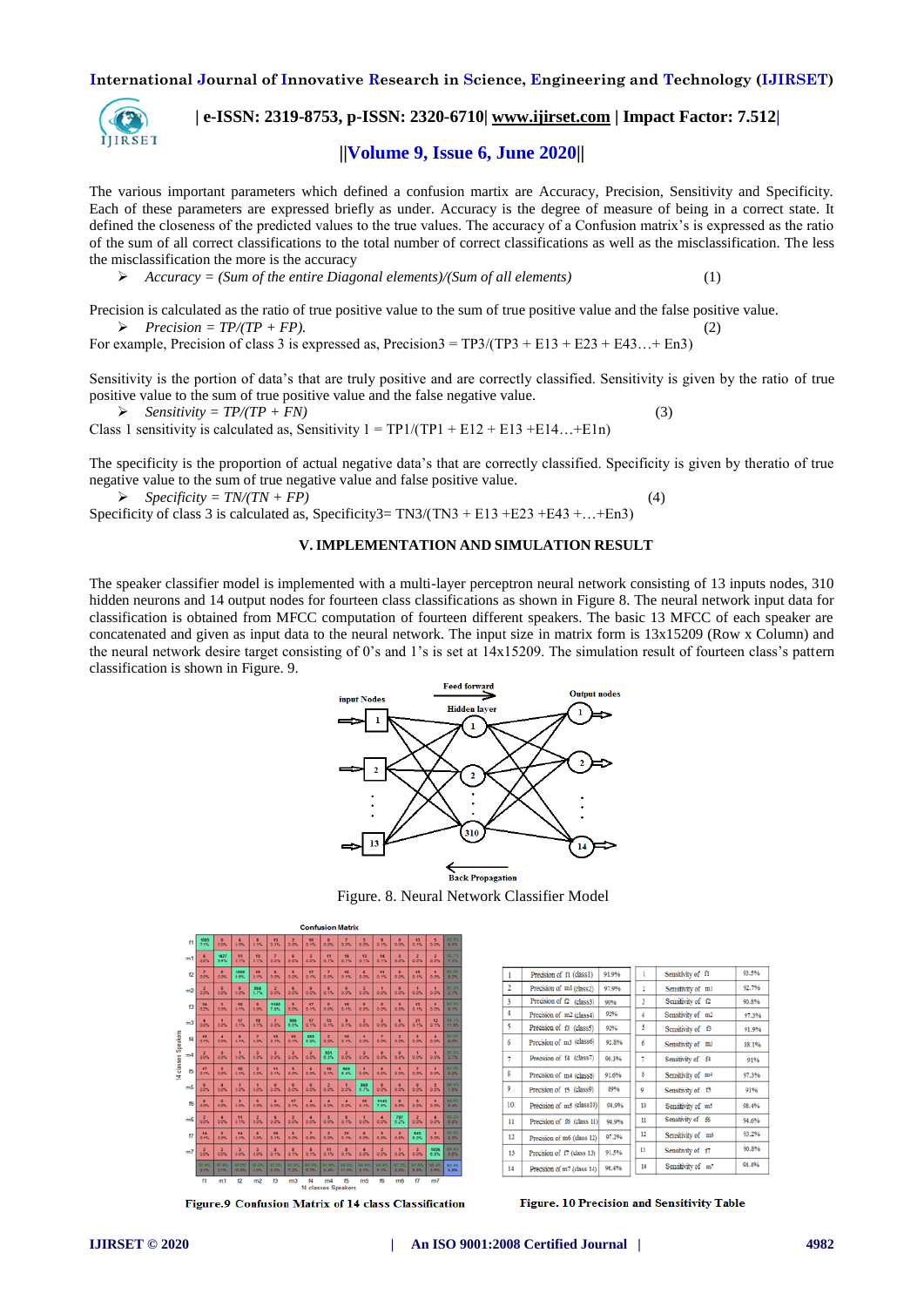

# **| e-ISSN: 2319-8753, p-ISSN: 2320-6710| [www.ijirset.com](http://www.ijirset.com/) | Impact Factor: 7.512|**

## **||Volume 9, Issue 6, June 2020||**

The overall Accuracy from the confusion matrix is found to be 93.1% and the Precision and Sensitivity for each of the speakers is extracted from the confusion matrix which is shown in Figure.10. Precision of all the classes score 90% and above except for f5 which is 89% and sensitivity too is above 90% and above but except for m3 which is 88.1%.The specificity of fourteen class classification is also calculated as per equation 4 and shown in the Figure.11. The score varies from 99.15% to 99.83% which is exceptionally high.

| S1             | <b>Specificity</b>        | $TN/(TN+FN)$ % | S1 | Specificity    | $TN/(TN+FN)$ % |
|----------------|---------------------------|----------------|----|----------------|----------------|
|                | Specificity fl            | 99.30%         | 8  | Specificity m4 | 99.38%         |
| $\overline{2}$ | Specificity m1            | 99.78%         | 9  | Specificity f5 | 99.15%         |
| 3              | Specificity <sub>12</sub> | 99.21%         | 10 | Specificity m5 | 99.67%         |
| 4              | Specificity m2            | 99.47%         | 11 | Specificity f6 | 99.55%         |
| κ              | Specificity $f3$          | 99.26%         | 12 | Specificity m6 | 99.83%         |
| 6              | Specificity m3            | 99.45%         | 13 | Specificity f7 | 99.37%         |
|                | Specificity f4            | 99.33%         | 14 | Specificity m7 | 99.71%         |

Figure.11 Specificity score of all the speakers

The classifier's performance representation in terms of its parameters namely precision, sensitivity and specificity of all the fourteen classes is shown in Figure.12. The Receiver output characteristic (ROC) is another parameter which summarizes the overall performance of the classifier. This is a graph generated by plotting the True Positive Rate along the y-axis against the False Positive Rate along x-axis. The more the resultants lean sharply towards the true positive rate; the better is the classification of the classifier. The best validation performance is 0.0048851 at 1000 epochs which is shown in Figure. 13.



Figure. 12 Performance Parameters of Different speakers

Figure.13 Classifier's ROC and Validation Performance

For real time testing of the classifier, the voice samples of all the speakers are collected again by uttering the same sentence which is used for while training the network. The MFCC features of each speaker are then computed again for testing the network. The score of diagonal elements which is extracted from the confusion matrix while testing with the speech data of different speakers is shown in Figure. 14. The score for the right speaker will always be maximum in the diagonal element. Hence by examining to whom thismaximum score belongs, the corresponding unknown speaker can be readily recognized.

| SI <sub>No</sub>        | Test<br>speaker | <b>Diagonal</b><br><b>Score</b><br>when<br><b>Testing</b><br>with fl | Diagonal Diagonal<br><b>Score</b><br>when<br><b>Testing</b><br>with ml | <b>Score</b><br>When<br><b>Testing</b><br>$with c2$ | Diagonal<br><b>Score</b><br>When<br><b>Testing</b><br>with m2 | Diagonal<br>Score<br>When<br><b>Testing</b><br>with f3 | Diagonal<br><b>Score</b><br>When<br><b>Testing</b><br>with m3 | Diagonal<br>Score<br>When<br><b>Testing</b><br>with f4 |
|-------------------------|-----------------|----------------------------------------------------------------------|------------------------------------------------------------------------|-----------------------------------------------------|---------------------------------------------------------------|--------------------------------------------------------|---------------------------------------------------------------|--------------------------------------------------------|
| ı                       | f1              | 890                                                                  | $\bf{0}$                                                               | 69                                                  | $\bf{0}$                                                      | 43                                                     | $\overline{\mathbf{c}}$                                       | 28                                                     |
| $\overline{\mathbf{2}}$ | m1              | 10                                                                   | (301)                                                                  | 34                                                  | 57                                                            | $\bf{0}$                                               | 18                                                            | 15                                                     |
| 3                       | f <sub>2</sub>  | 53                                                                   | 10                                                                     | 400                                                 | 6                                                             | 36                                                     | 46                                                            | 79                                                     |
| 4                       | m2              | 5                                                                    | $\mathbf{0}$                                                           | 6                                                   | 703                                                           | $\overline{2}$                                         | 3                                                             | $\bf{0}$                                               |
| 5                       | f3              | 70                                                                   | $\overline{a}$                                                         | 235                                                 | 3                                                             | 940                                                    | 5                                                             | 35                                                     |
| 6                       | m3              | $\bf{0}$                                                             | 8                                                                      | 17                                                  | 23                                                            | 4                                                      | 886                                                           | $\mathbf Q$                                            |
| 7                       | f4              | 38                                                                   | $\boldsymbol{4}$                                                       | 81                                                  | 7                                                             | 31                                                     | 22                                                            | 767                                                    |
| 8                       | m <sub>4</sub>  | $\bf{0}$                                                             | 15                                                                     | 65                                                  | 142                                                           | 6                                                      | $\Omega$                                                      | $\bf{0}$                                               |
| 9                       | f5              | 80                                                                   | 30                                                                     | 73                                                  | $\bf{0}$                                                      | 80                                                     | 11                                                            | $\mathbf{1}$                                           |
| 10                      | m <sub>5</sub>  | $\Omega$                                                             | 7                                                                      | $\bf{0}$                                            | 8                                                             | $\overline{2}$                                         | $\bf{0}$                                                      | 5                                                      |
| 11                      | f6              | 8                                                                    | 20                                                                     | 49                                                  | 32                                                            | 46                                                     | 6                                                             | 12                                                     |
| 12                      | mб              | $\bf{0}$                                                             | 6                                                                      | 41                                                  | $\bf{0}$                                                      | $\bf{0}$                                               | 22                                                            | 23                                                     |
| 13                      | f7              | 18                                                                   | $\bf{0}$                                                               | 58                                                  | $\bf{0}$                                                      | 40                                                     | 16                                                            | 20                                                     |
| 14                      | m <sub>7</sub>  | $\theta$                                                             | 11                                                                     | $\mathbf{0}$                                        | $\bf{0}$                                                      | $\Omega$                                               | 26                                                            | 19                                                     |

| SI <sub>No</sub> | <b>Test</b><br>speaker | <b>Score</b><br>when<br><b>Testing</b><br>with m4 | Diagonal Diagonal Diagonal<br><b>Score</b><br>when<br><b>Testing</b><br>with f5 | Score<br>When<br><b>Testing</b><br>with m5 | <b>Diagonal</b><br>Score<br>When<br><b>Testing</b><br>with f6 | Diagonal<br>Score<br>When<br><b>Testing</b><br>with m6 | Diagonal<br>Score<br>When<br><b>Testing</b><br>with f7 | Diagonal<br><b>Score</b><br>When<br><b>Testing</b><br>with m7 |
|------------------|------------------------|---------------------------------------------------|---------------------------------------------------------------------------------|--------------------------------------------|---------------------------------------------------------------|--------------------------------------------------------|--------------------------------------------------------|---------------------------------------------------------------|
| ٦                | f1                     | 61                                                | 47                                                                              | 11                                         | $\bf{0}$                                                      | $\bf{0}$                                               | $\bf{0}$                                               | $\overline{\mathbf{3}}$                                       |
| $\overline{2}$   | m1                     | 23                                                | 27                                                                              | 6                                          | $\bf{0}$                                                      | 17                                                     | $\Omega$                                               | 64                                                            |
| $\mathbf{3}$     | f2                     | $\boldsymbol{A}$                                  | 43                                                                              | $\bf{0}$                                   | 70                                                            | 29                                                     | 76                                                     | 23                                                            |
| $\overline{4}$   | m2                     | 73                                                | $\bf{0}$                                                                        | 72                                         | $\bf{0}$                                                      | 47                                                     | $\Omega$                                               | 5                                                             |
| 5                | f3                     | 26                                                | 137                                                                             | 2                                          | $\bf{0}$                                                      | $\bf{0}$                                               | 15                                                     | 8                                                             |
| 6                | m <sub>3</sub>         | 46                                                | 23                                                                              | $\overline{a}$                             | 17                                                            | 14                                                     | 27                                                     | 48                                                            |
| 7                | 14                     | 1                                                 | $\Omega$                                                                        | 10                                         | 11                                                            | 1                                                      | 33                                                     | 11                                                            |
| 8                | m4                     | 684                                               | $\bf{0}$                                                                        | 158                                        | $\mathbf{0}$                                                  | 8                                                      | 9                                                      | $\bf{0}$                                                      |
| 9                | 15                     | 24                                                | 643                                                                             | $\bf{0}$                                   | 36                                                            | 6                                                      | 25                                                     | 10                                                            |
| 10               | m <sub>5</sub>         | 12                                                | 10                                                                              | 621                                        | $\Omega$                                                      | $\bf{0}$                                               | $\bf{0}$                                               | 18                                                            |
| $\mathbf{11}$    | f6                     | 15                                                | 30                                                                              | 42                                         | 1042                                                          | $\bf{0}$                                               | 9                                                      | 6                                                             |
| 12               | mб                     | 37                                                | 1                                                                               | 7                                          | $\bf{0}$                                                      | 663                                                    | 7                                                      | $\mathbf{0}$                                                  |
| 13               | 17                     | 3                                                 | 102                                                                             | 7                                          | $\bf{0}$                                                      | 58                                                     | (829)                                                  | 15                                                            |
| 14               | m <sub>7</sub>         | 47                                                | 31                                                                              | 11                                         | 16                                                            | 5                                                      | 12                                                     | 899                                                           |

Figure. 14 The diagonal score of confusion matrix while testing the network with different speakers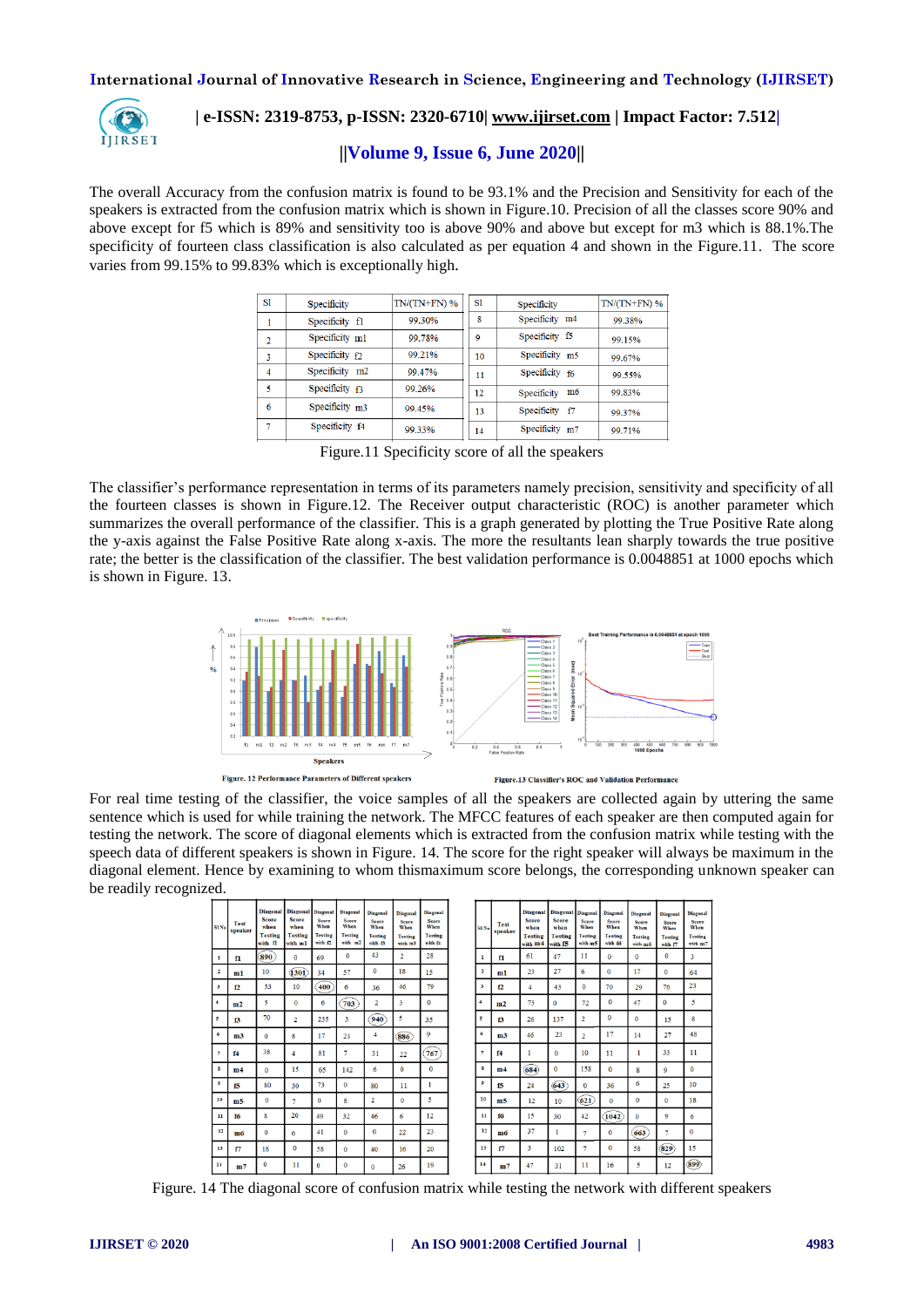

# **| e-ISSN: 2319-8753, p-ISSN: 2320-6710| [www.ijirset.com](http://www.ijirset.com/) | Impact Factor: 7.512|**

#### **||Volume 9, Issue 6, June 2020||**

#### **VI. CONCLUSION**

When sufficient number of training data is provided to the neural network, its performance in terms of correct classification is improved. Hence more number of data set is reserved for training the network. In this work the total data set is divided into two parts as training data set and testing data set. Out of the total data set 85 % of it is used for training and another 15% for testing the network. The classifier accuracy obtained is 93.1% with only 6.9% misclassification. The classifier's performance is acceptable good as the overall precision, sensitivity and specificity of all the fourteen classes score 93.02 %, 93.21% and 99.46% respectively. The classifier correctly recognized the speaker when testing with new inputs from the registered speakers. The maximum score in the diagonal element of confusion matrix when testing the network with new speech data always corresponds to the right speaker as shown in Figure 14.

#### **REFERENCES**

- 1. Abdelmajid Hassan Mansour<sup>1</sup>, Gafar Zen Alabdeen Salh<sup>2</sup>, HozayfaHayderZeen Alabdeen<sup>3</sup> "Voice recognition Using back propagation algorithm in neural networks" International Journal of Computer Trends and Technology (IJCTT) ISSN: 2231-2803 volume 23 Number 3, pp 132-139 May 2015.
- 2. AbhinavAnand, RuggeroDonidaLabati, MadasuHanmandluy, Vincenzo Piuri\_, Fabio Scotti, "Text-Independent Speaker Recognition for Ambient Intelligence Applications by Using Information Set Features" IEEE International Conference on Computational Intelligence and virtual Environments for Measurement system and Applications (CIVEMSA),Year: 26-28 June, 2017, Pages: 30 – 35.
- 3. Bhargab Medhi1, Prof. P.H.Talukdar2 "Assamese Speaker Recognition Using ArtificialNeural Network" International Journal of Advanced Research in Computer and Communication Engineering Vol. 4, Issue 3, pp 321- 324, March 2015.
- 4. Dany Ishac1, 3, Antoine Abche2 and Elie Karam2, Georges Nassar3, Dorothée Callens3, "A Text-dependent Speaker-Recognition System" 2017 IEEE International Instrumentation and Measurement Technology Conference (I2MTC), Year: 22-25 May 2017 page 1-6, IEEE Conference Publications.
- 5. E.C. Gordon,Signal and Linear System Analysis.John Wiley & Sons Ltd., New York, USA,1998.
- 6. J Sirisha Devi "Language and Text Independent Speaker Recognition System using Artificial Neural Networks and Fuzzy Logic" International Journal of Recent Technology and Engineering (IJRTE), Volume-7, Issue-6, pp 327-330, March 2019.
- 7. Jorge MARTINEZ\*, Hector PEREZ, Enrique ESCAMILLA, Masahisa Mabo SUZUKI, "Speaker recognition using Mel Frequency Cepstral Coefficients (MFCC) and Vector Quantization (VQ) Techniques" CONIELECOMP 2012, 22nd International Conference on Electrical Communications and Computers, 27-29 Feb. 2012 pages: 248 - 251,IEEE Conference Publications**.**
- 8. Khan Suhail Ahmad1, Anil S. Thosar2, Jagannath H. Nirmal3 and Vinay S. Pande4 "A Unique Approach in Text Independent Speaker Recognition using MFCC Feature Sets and Probabilistic Neural Network" 2015 Eighth International Conference on Advances in Pattern Recognition (ICAPR) Year: 5-7 June2015 Pages: 1 - 6, IEEE Conference Publications.
- 9. Koustav Chakraborty, AsmitaTaleleProf.SavithaUpadhya, "Voice Recognition Using MFCC Algorithm" International Journal of Innovative Research in Advanced Engineering (IJIRAE) Volume 1 Issue 10 (November 2014), page 158-161.
- 10. Md. Ali Hossain1, Md. Mijanur Rahman2, Uzzal Kumar Prodhan3, Md. Farukuzzaman Khan4 "Implementation Of Back-Propagation Neural Network For Isolated Bangla Speech Recognition" International Journal of Information Sciences and Techniques (IJIST) Vol.3, No.4, pp 1-9 July 2013.
- 11. N.AYSHWARYA<sup>1</sup>, G.LOGESHWARI<sup>2</sup>, G.S.ANANDHA MALA<sup>3</sup> "FEED FORWARD BACK PROPAGATION NEURAL NETWORK FOR SPEAKER INDEPENDENT SPEECH RECOGNITION", International Journal of Industrial Electronics and Electrical Engineering, ISSN: 2347-6982 Volume-2, Issue-8, pp 36-39, Aug.-2014**.**
- 12. Neha Chauhan "Speaker recognition using pattern recognitionneural network and feedforward neural network, International Journal of Scientific & Engineering Research, Volume 8, Issue 3, pp 1444-1446, March-2017.
- 13. Parvati J.Chaudhary1, Kinjal M. Vagadia2 "A Review Article on Speaker Recognition with Feature Extraction International Journal of Emerging Technology and Advanced Engineering, Volume 5, Issue 2, February 2015 page 94-97.
- 14. Roger Achkar\*, Mustafa El-Halabi\*, ElieBassil\*, Rayan Fakhro\*, Marny Khalil\* "Voice Identity Finder Using the Back Propagation Algorithm of an Artificial Neural Network" Complex Adaptive Systems, Publication 6, Conference Organized by Missouri University of Science and Technology 2016 - Los Angeles, CA.